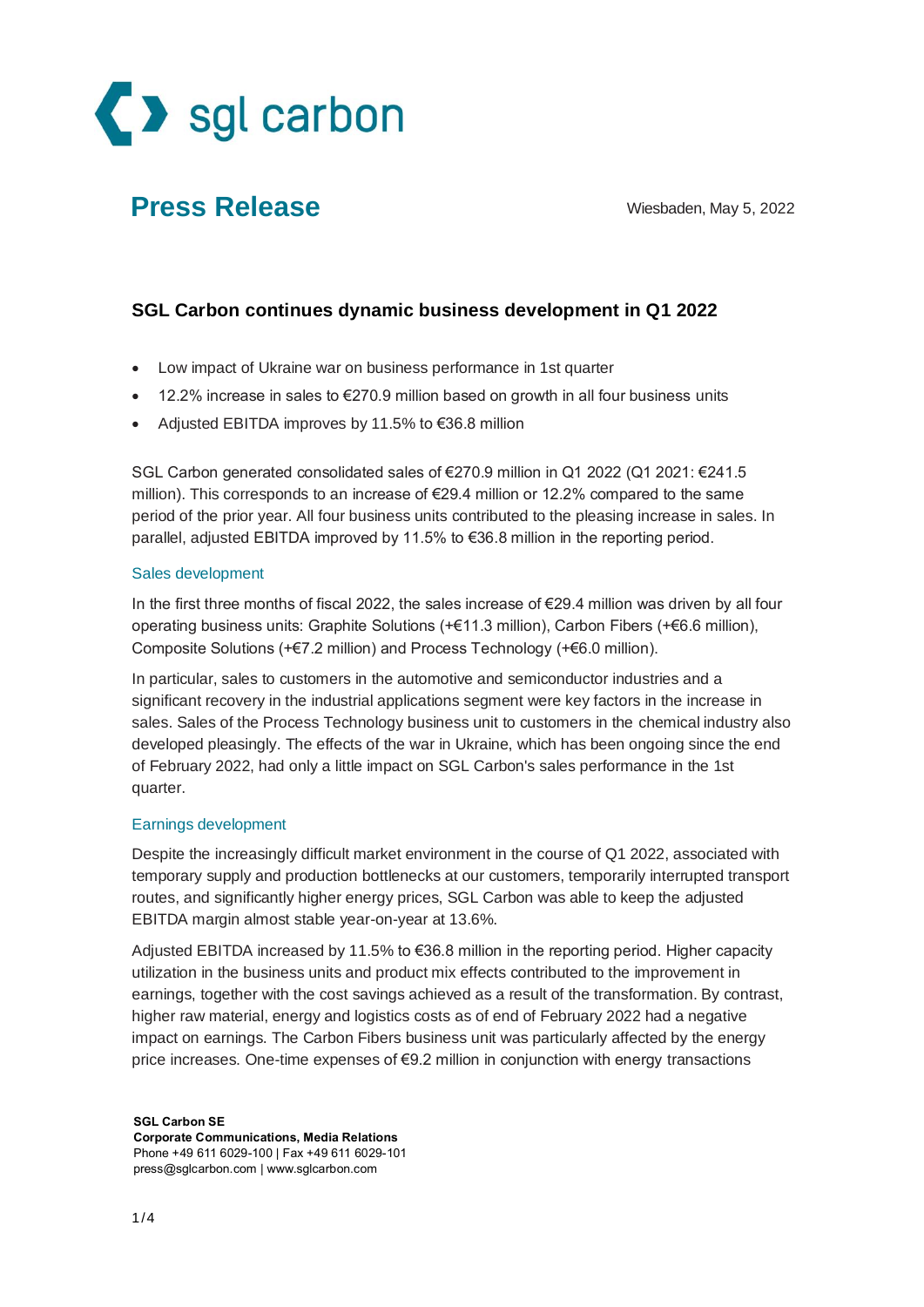burdened the Carbon Fibers business unit in the 1st quarter of 2022.

To secure our production and delivery capabilities, around 85% of the energy requirements of the entire SGL Carbon for 2022 are price-hedged.

Adjusted EBITDA and EBIT do not include in total positive one-time effects and special items of €8.5 million, among other things from the termination of a heritable building right to a site no longer in use. Taking into account the one-time effects and special items presented as well as depreciation and amortization of €14.1 million, reported EBIT increased by 83.5% to €31.2 million (Q1 2021: €17.0 million). The net profit for the period developed correspondingly and more than tripled from €6.1 million to €21.4 million in a quarter-on-quarter comparison.

#### **Outlook**

The sales and earnings figures for the 1st quarter 2022 confirm the stable demand from our market segments. Price increases and volatility in the availability of raw materials, transportation services and energy were largely offset by savings from the transformation program and pricing initiatives at our customers.

For 2022, we continue to expect volatile raw material and energy prices, which were included in our forecast for 2022 at the time of planning. However, there are uncertainties about the extent and duration to which we and our customers will be affected by the impact of the war in Ukraine or temporary supply chain disruptions due to the lockdowns in China. Therefore, our outlook for fiscal 2022 does not include supply and/or production interruptions at our customers or the impact of a possible energy embargo that cannot be estimated at this time.

Our forecast also implies that factor cost increases can be at least partially passed on to our customers through pricing initiatives. We have also included the revenue and earnings impact from the expiry of a supply contract with a major automobile manufacturer at the end of June 2022 in our forecast.

"Thanks to the success of our transformation with leaner structures, clear responsibility for sales and earnings of the business units, an increased customer and market focus, and the sustainable cost savings achieved, we are now significantly more resilient and better prepared to master the current challenges," emphasizes Dr. Torsten Derr, CEO of SGL Carbon SE.

In line with the comments made above, we confirm the sales and earnings guidance. For fiscal year 2022, consolidated sales are expected to be at the prior year's level and adjusted EBITDA between €110 - 130 million. Taking into account depreciation and amortization, adjusted EBIT is forecast to be between €50 - 70 million. Furthermore, free cash flow at the end of fiscal 2022 is expected to be significantly below the prior-year level and return on capital employed (ROCE) between 5% and 7%.

Further details on business performance in the 1st quarter of 2022 can be found in the quarterly statement.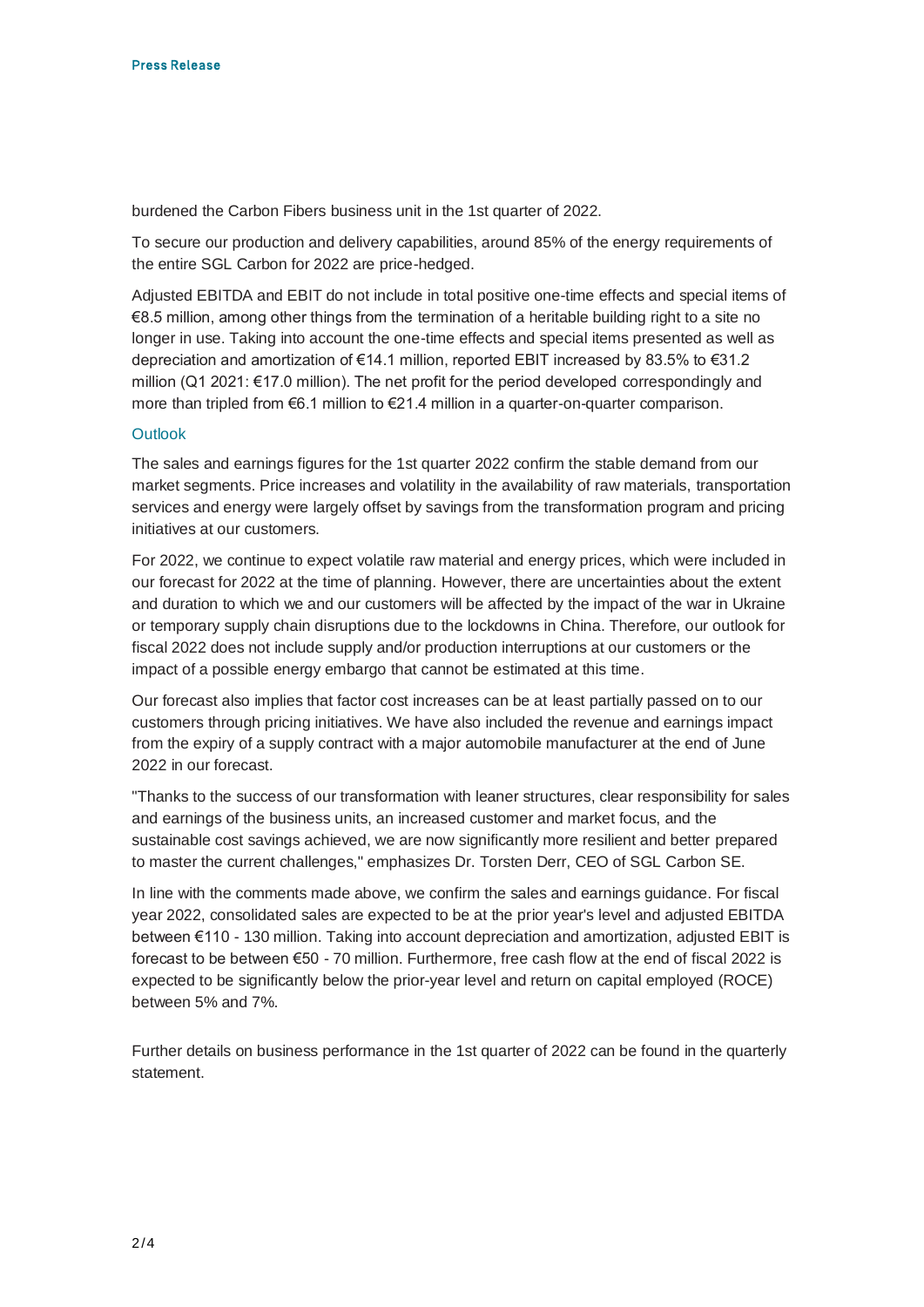## **Key figures Q1 2022**

| (in $\epsilon$ million)                                               | Q1 2022 | Q1 2021 | Change  | Change in %     |
|-----------------------------------------------------------------------|---------|---------|---------|-----------------|
| <b>Group sales</b>                                                    | 270.9   | 241.5   | 29.4    | 12.2%           |
| <b>Graphite Solutions</b>                                             | 119.6   | 108.3   | 11.3    | 10.4%           |
| Process Technology                                                    | 25.3    | 19.3    | 6.0     | 31.1%           |
| <b>Carbon Fibers</b>                                                  | 87.7    | 81.1    | 6.6     | 8.1%            |
| <b>Composite Solutions</b>                                            | 35.8    | 28.6    | 7.2     | 25.2%           |
| Corporate                                                             | 2.5     | 4.2     | $-1.7$  | $-40.5%$        |
| EBITDApre*                                                            | 36.8    | 33.0    | 3.8     | 11.5%           |
| <b>Graphite Solutions</b>                                             | 25.9    | 22.9    | 3.0     | 13.1%           |
| Process Technology                                                    | 2.0     | $-0.5$  | 2.5     |                 |
| <b>Carbon Fibers</b>                                                  | 5.4     | 13.9    | $-8.5$  | $-61.2%$        |
| <b>Composite Solutions</b>                                            | 6.3     | 1.8     | 4.5     | >100%           |
| Corporate                                                             | $-2.8$  | $-5.1$  | 2.3     | $-45.1%$        |
| EBITDApre-margin* (in %)                                              | 13.6%   | 13.7%   |         | $-0.1%$ -points |
| Net result<br>(attributable to shareholders of the parent<br>company) | 21.4    | 6.1     | 15,3    | >100%           |
| Free cash flow                                                        | 1.5     | 25.3    | $-23.8$ | $-94.1%$        |

|                                            | Mar. 31,<br>2022 | Dec. 31,<br>2021 | Change | Change in %      |
|--------------------------------------------|------------------|------------------|--------|------------------|
| Equity ratio (in $%$ )                     | 30.6%            | 27.0%            |        | $+3.6\%$ -points |
| Net financial debt (in $\epsilon$ million) | 215.4            | 206.3            | 9.1    | 4.4%             |
| ROCE (EBITpre) (in %)                      | 8.3%             | 8.0%             |        | $+0.3%$ -points  |

\* EBITDApre (adjusted EBITDA): Earnings before interest, taxes, depreciation and amortization adjusted for one-time effects and special items.